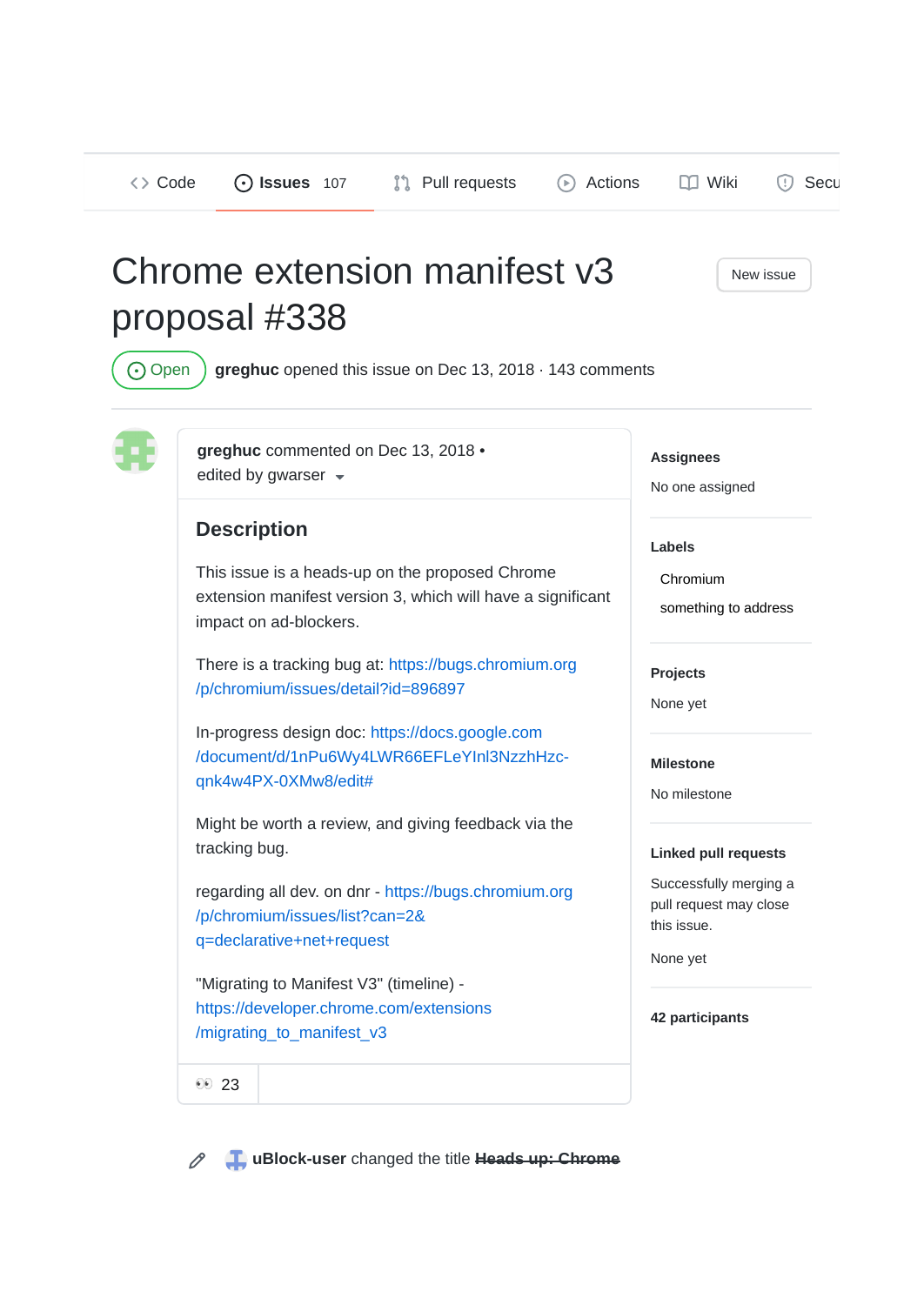

**b uBlock-user** added the discussion label on Dec 13, 2018



**uBlock-user** commented on Dec 13, 2018

Member

Yes this was announced back in October https://blog.chromium.org/2018/10/trustworthy-chromeextensions-by-default.html

Not much for uBO to do though..



**jspenguin2017** commented on Dec 13, 2018 • edited

I'm not sure how are they planning to change the background process and origin access, it might cause some issues. Beside that, I don't see anything else that can cause problems. As for remotely-hosted code, it really should've been forbidden since the beginning.



 $\begin{array}{cc} \bullet & 1 \end{array}$ 

**b uBlock-user** added something to address and removed discussion labels on Jan 6, 2019



**joey04** commented on Jan 9, 2019

It appears that Google is phasing out the webRequest API in favor of their new declarativeNetRequest.

The current Manifest V3 draft states: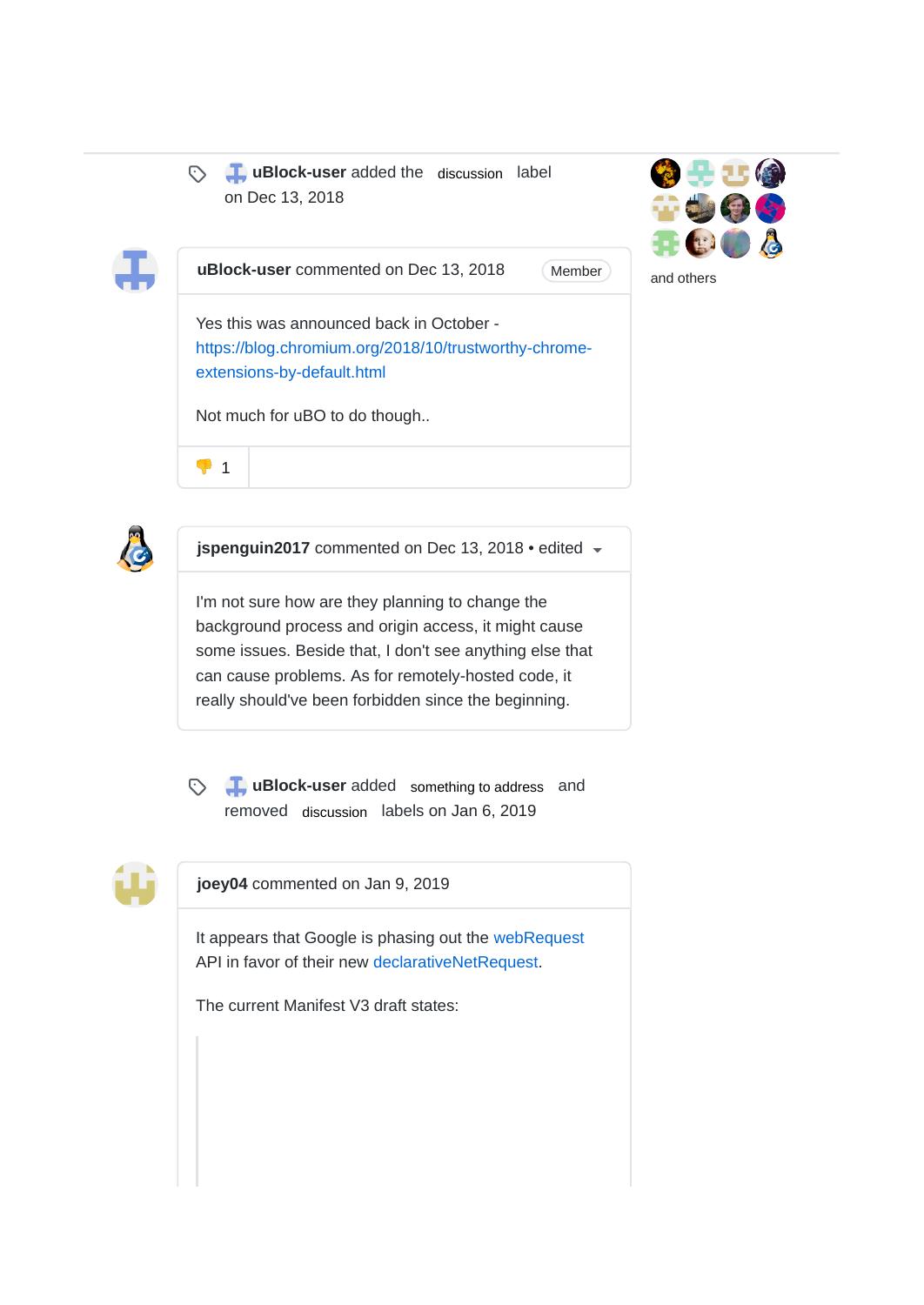request, rather than have Chrome forward the request to the extension. Thus, instead of the above flow where Chrome receives the request, asks the extension, and then eventually gets the result, the flow is that the extension tells Chrome how to handle a request and Chrome can handle it synchronously. This allows us to ensure efficiency since a) we have control over the algorithm determining the result and b) we can prevent or disable inefficient rules. This is also better for user privacy, as the details of the network request are never exposed to the extension.

This API is currently being implemented, and will be available to both the current manifest version and Manifest V3, but will be the primary way to modify network requests in Manifest V3.

Looking at the new API page, it's a rather different way of doing things. I would expect big changes needed to uBO and **TherBilockerse** (Palois de change from its of the change from  $\theta$  is the change of  $\theta$ backgroundpage to ServiceWorker.)



 $\mathbf{A}$ 

**uBlock-user** commented on Jan 9, 2019 • edited  $\bullet$  Member

Another change would be dynamic Content Scripts similar to what Firefox has where extensions can inject contentScript and have it execute before page finishes loading.







**uBlock-user** commented on Jan 9, 2019 (Member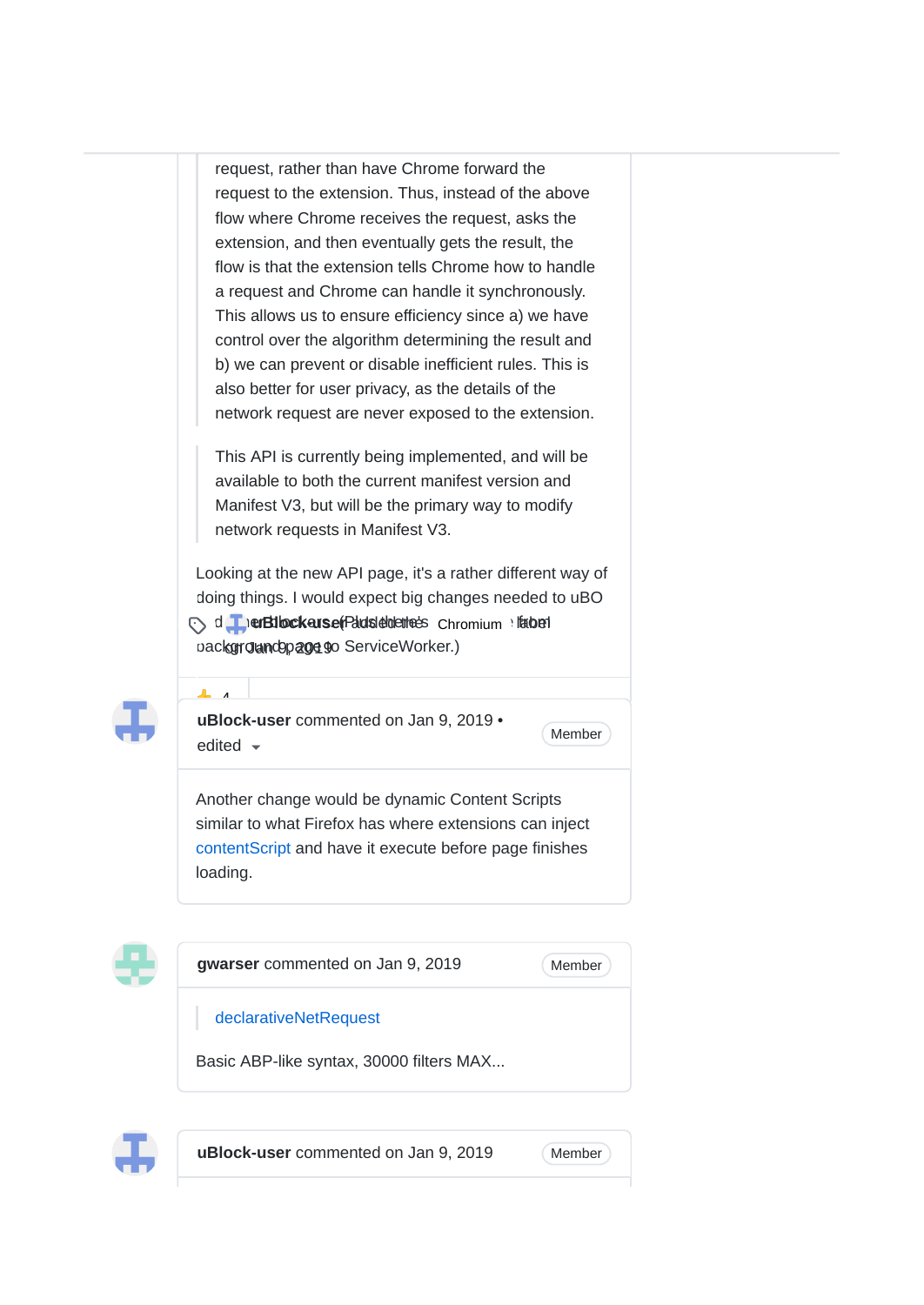

**gwarser** commented on Jan 9, 2019

**Member** 

I don't see limits to the number of the rules in declarative**Web**Request. declarative**Net**Request have better syntax, but number of rules is limited.



**gorhill** commented on Jan 9, 2019

**Member** 

It appears that Google is phasing out the webRequest API

It is explicitly stated this is meant to phase out webRequest API? If so, where? Quickly perusing the page, I don't see such phase out being stated. If there is really such phase out planned, and if the declarativeNetRequest is strictly an implementation of static filtering à la ABP, this would be the death of uBO and uMatrix.

There is no way to transpose either either dynamic filtering, dynamic URL filtering, per-site/per-scope switch logic (let's refer to all these as "dynamic filtering"), into static filters. Dynamic filtering logic requires an arbitrary amount of block/allow rules overriding other block/allow rules based on *specificity*. There is no concept of specificity in static filtering -- and even more, there is no concept of dynamic filtering rules relinquishing filtering to static filters (dynamic filtering's noop rules).

Basic ABP-like syntax, 30000 filters MAX...

And there I was recently testing how uBO handled over half a million network filters with the 3rd-gen HNTrie...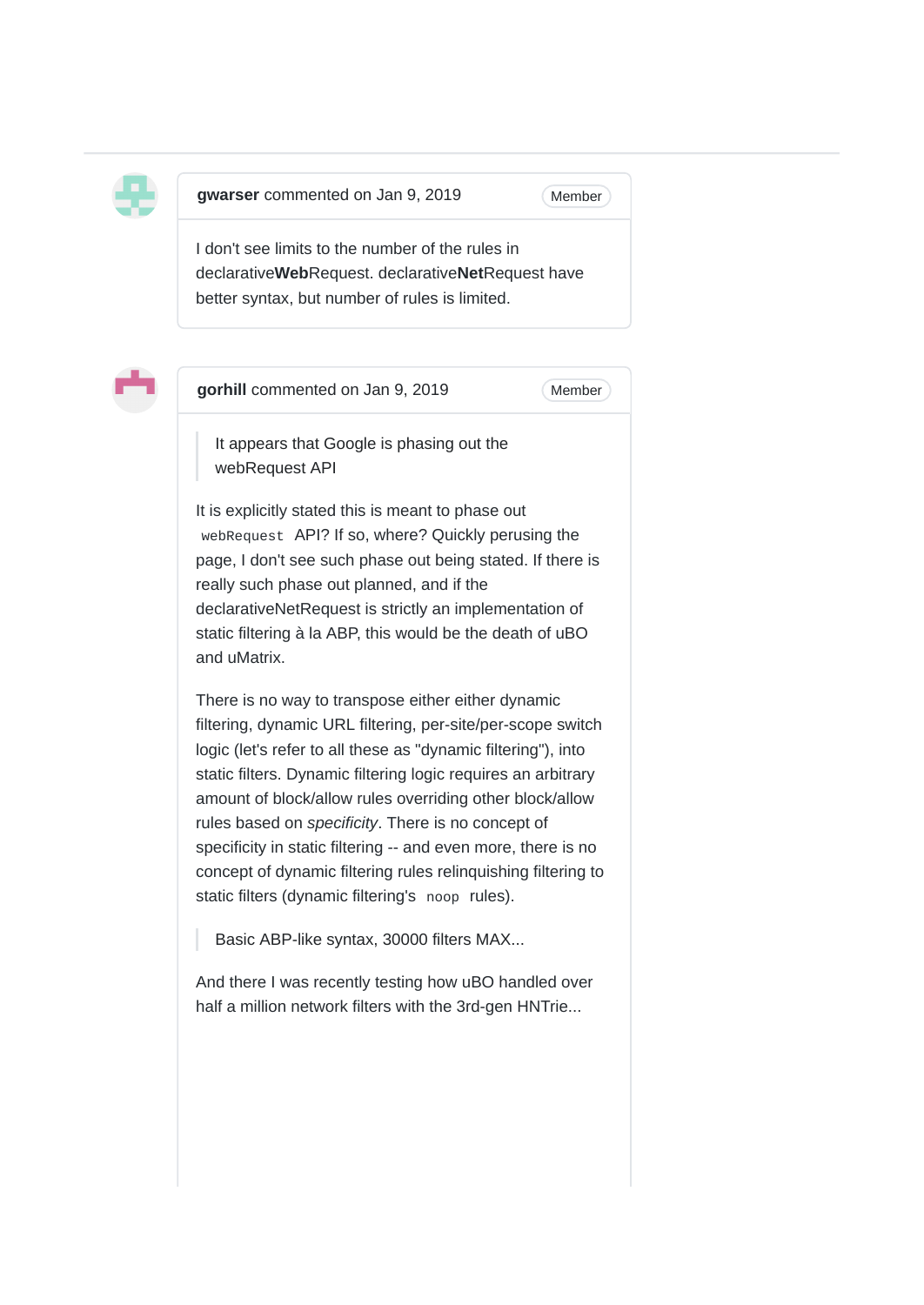| $\blacksquare$ Parse and enforce cosmetic filters $\blacksquare$                         |  |
|------------------------------------------------------------------------------------------|--|
| $\Box$ Ignore generic cosmetic filters $\oslash$                                         |  |
| + 525,435 network filters + 45,894 cosmetic filters from:                                |  |
| My filters 3 used out of 3                                                               |  |
| + Built-in (5/7)<br>$- + \times$<br>Task Manager - Chromium                              |  |
| U uBlock filters <a>12,986<br/><b>Task</b><br/>Memory footprint<br/>CPU</a>              |  |
| UBlock filters - Badward<br><b>Browser</b><br>82,744K<br>0.0<br>UBlock filters - Privacy |  |
| U uBlock filters - Resourc<br><b>GPU Process</b><br>26,064K<br>0.0                       |  |
| U uBlock filters - Unbreal                                                               |  |
| Tab: Extensions<br>32,600K<br>0.0<br>$+ Ads (1/4)$                                       |  |
| Extension: uBlock Origin<br>61,120K<br>0.0<br>Z EasyList & 86,735 used                   |  |
| Extension: uBlock <sub>o</sub> - Da<br>+ Privacy (1/3)                                   |  |
| <b>BasyPrivacy 4</b> 16,251 u                                                            |  |
| + Malware domains (2/4)                                                                  |  |
| Malware Domain List 1<br><b>End process</b><br>Malware domains <a></a>                   |  |
| + Annoyances (0/5)                                                                       |  |
| + Multipurpose (1/4)                                                                     |  |
| Peter Lowe's Ad and tracking server list <a> 2,976 used out of 2,976 <a></a></a>         |  |
| + Regions, languages (0/38)                                                              |  |
| + Custom (1/4)                                                                           |  |
| ■ Energized Basic Protection ■ 431,825 used out of 453,676 →                             |  |
| $\blacksquare$ Import $\blacksquare$                                                     |  |
|                                                                                          |  |
|                                                                                          |  |
|                                                                                          |  |
| Issues of performance and privacy lie with web sites, not                                |  |
|                                                                                          |  |
| uBO -- so I don't feel concerned with the issues of privacy                              |  |
| uBlock-user commented on Jan 9, 2019 •                                                   |  |
| Member                                                                                   |  |
| edited $\sim$                                                                            |  |
|                                                                                          |  |
|                                                                                          |  |
| https://docs.google.com/document                                                         |  |
| /d/1nPu6Wy4LWR66EFLeYInl3NzzhHzc-qnk4w4PX-                                               |  |
| 0XMw8/edit#heading=h.ypclvihky0p6                                                        |  |
|                                                                                          |  |
|                                                                                          |  |
| Read the paragraph that's titled DeclarativeNetRequest.                                  |  |
| They will keep webRequest API but it will not block,                                     |  |
|                                                                                          |  |
| modify or redirect anymore, that will be handled by                                      |  |
| NetRequest API with v3.                                                                  |  |
|                                                                                          |  |
| They do plan to discourage the use of webRequest API                                     |  |
|                                                                                          |  |
| through with its new replacement -                                                       |  |
| https://docs.google.com/document                                                         |  |
|                                                                                          |  |
| /d/1nPu6Wy4LWR66EFLeYInl3NzzhHzc-qnk4w4PX-                                               |  |
| 0XMw8/edit#heading=h.xe5njuo7voeb                                                        |  |



**uBlock-user** commented on Jan 9, 2019 • (Member)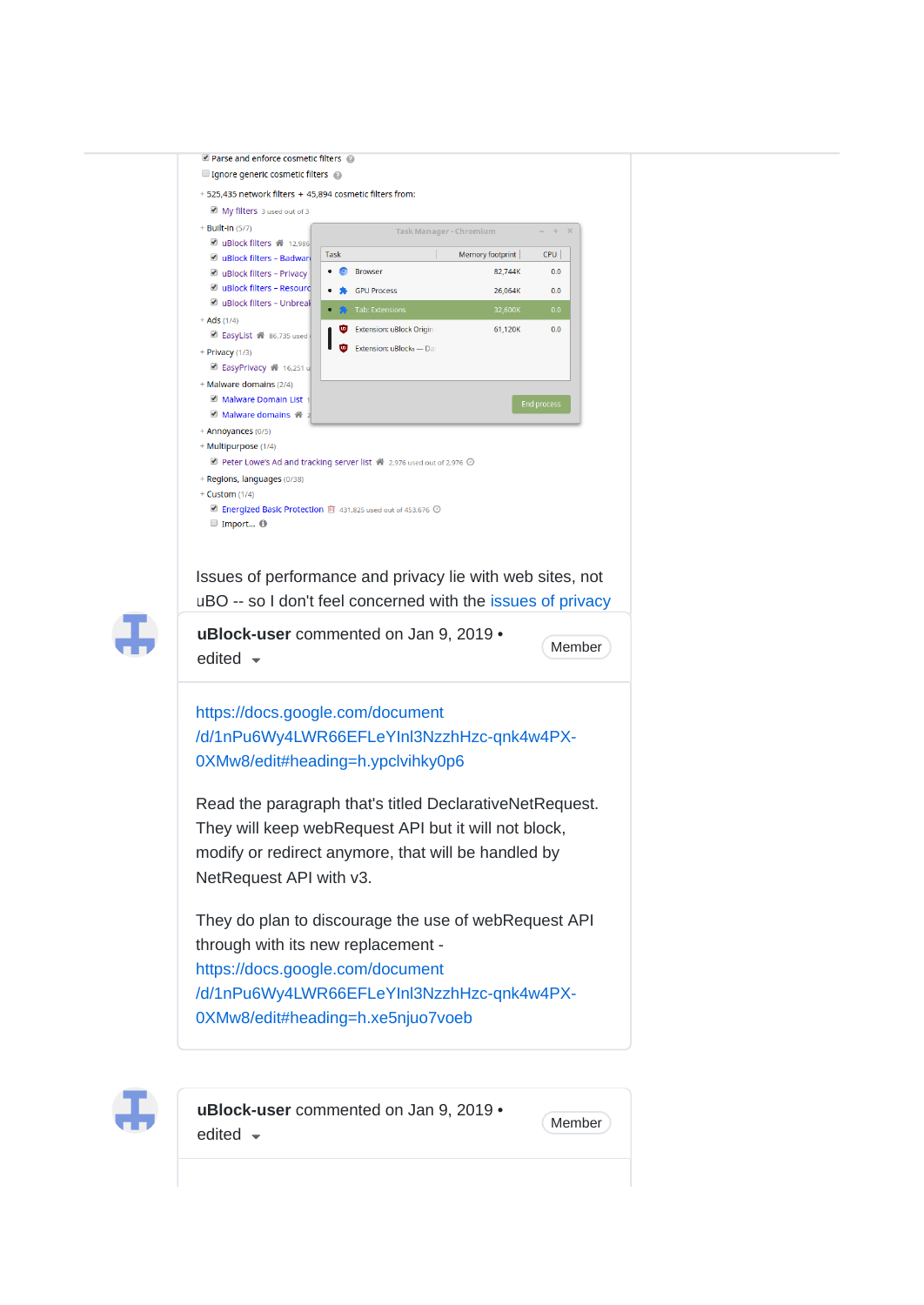this, can you shed some light there ? I don't think it is related to 30K ABP styled filters.





**joey04** commented on Jan 9, 2019 • edited

This new API is even worse than being restricted to 30k ABP-style rules -- the rules must also be in a single, bundled json file. Thus any rule changes means a full extension update. (Blockers restricted to this API would be "static" in every way.)

Thinking big picture, it's not that surprising. Last year Google started to bundle a lightweight ad blocker in Chrome, and I recall thinking that something like this would happen. On the bright side, perhaps this could be a boon to Mozilla, assuming they don't foolishly neuter their API in the same way.

44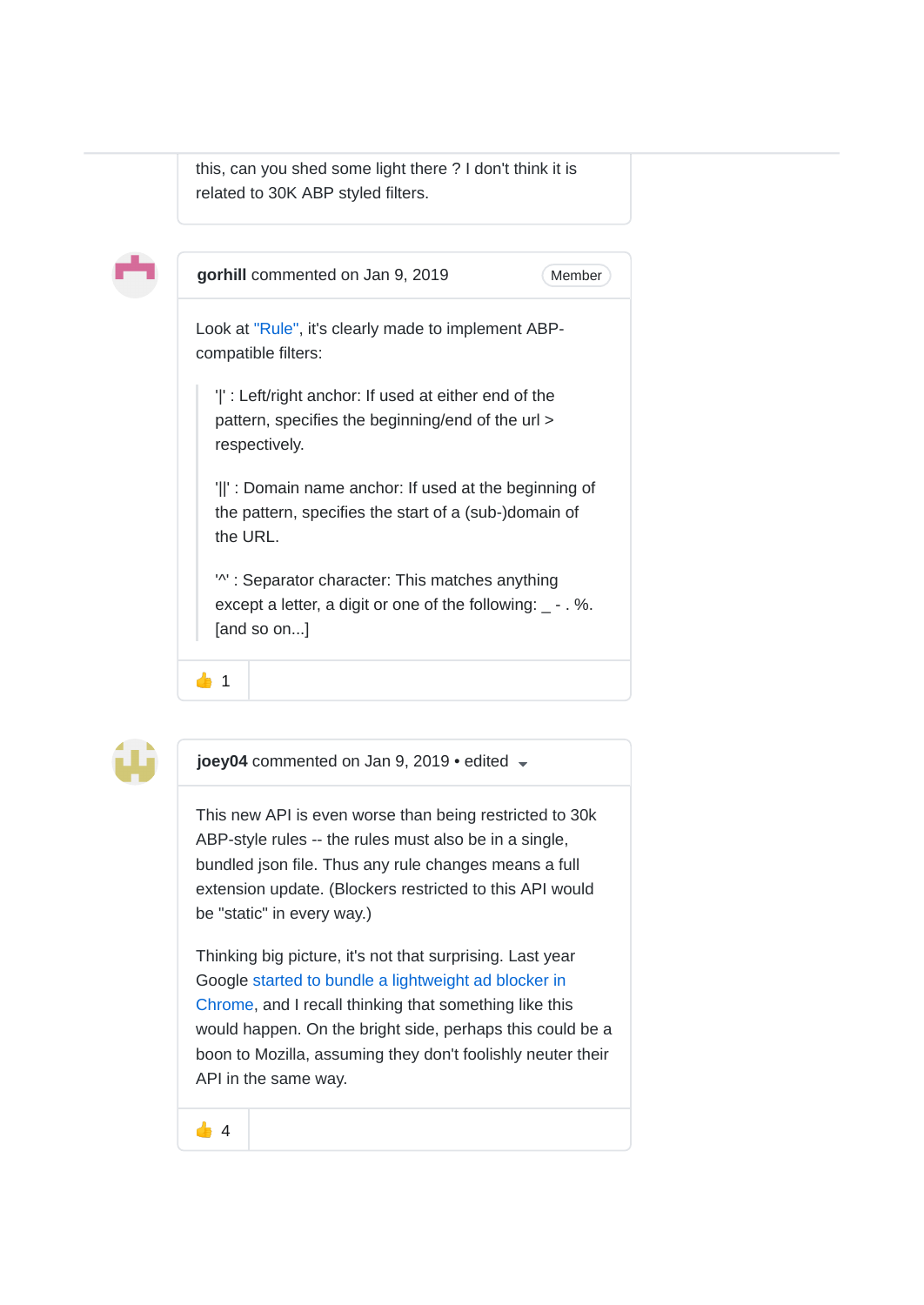It is still a draft but is really a big downgrade if it stays this way. Looks to me like Google is doing this to reduce the amount of damage malicious extensions could do using this API by severely limiting the existing one and calling it a privacy and efficiency win....while of course giving more control to Google over what ads/trackers/requests can be blocked. This affects trusted and more advanced extensions like uBO the most.

Hopefully Mozilla and other browser makers don't follow suit on this..



**jspenguin2017** commented on Jan 10, 2019 • edited

declarativeNetRequest in its current state is really underpowered and isn't going to be enough. However, assuming that they will implement a way to modify the rules and the 30k limit will be raised or removed, it looks like the only thing missing is RegExp rules.

Since we will be able to dynamically modify content scripts, we can still implement scriptlets and cosmetic filtering properly.



**uBlock-user** commented on Jan 10, 2019

Member

It's still not set in stone, so lets see where it goes.

**T** uBlock-user mentioned this issue on Jan 21, 2019

**General filter chit-chat** DandelionSprout/adfilt#7



**gorhill** commented on Jan 21, 2019 • Member edited  $\sqrt{ }$ 

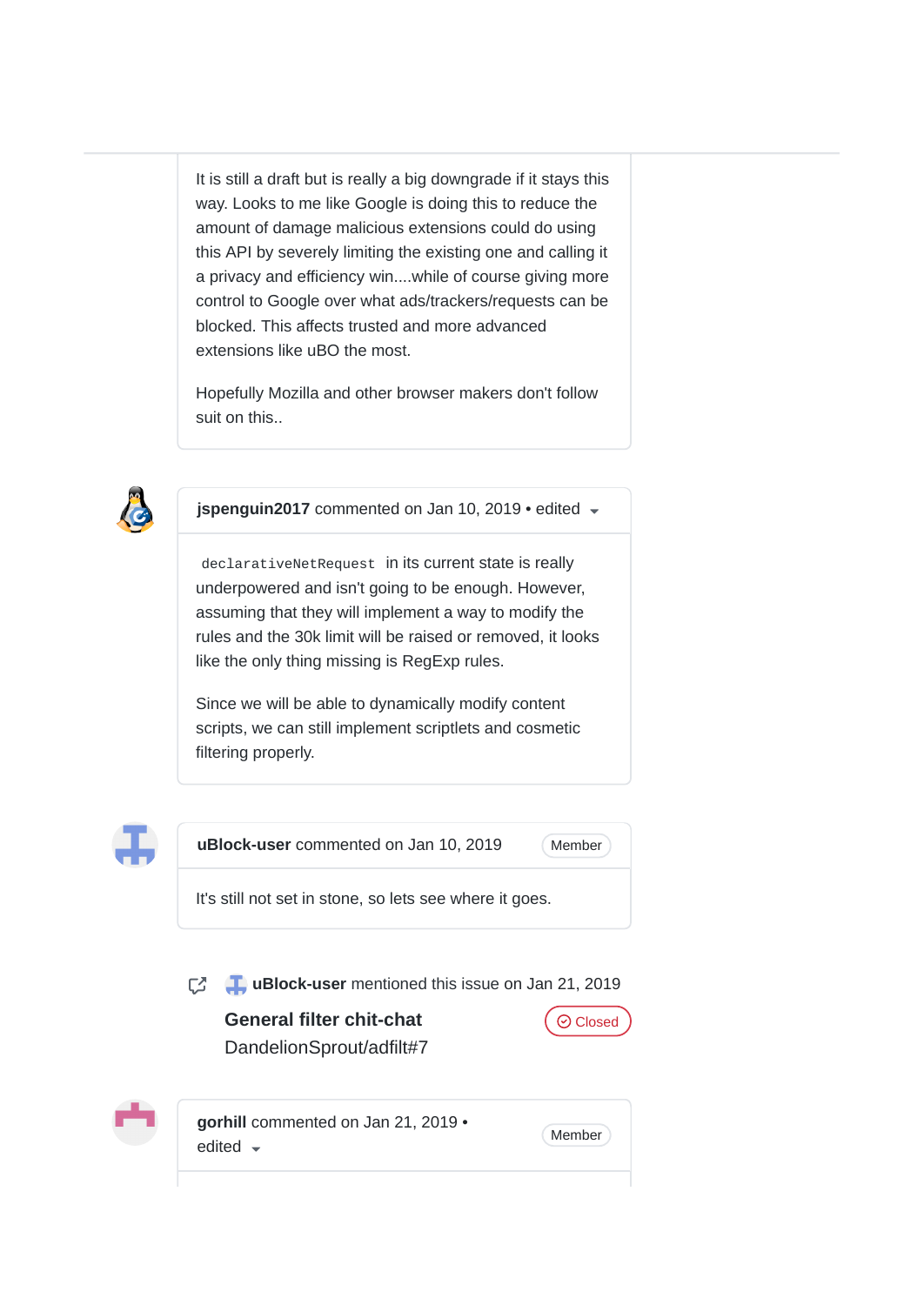The fact that they are planning to remove a proper blocking webRequest API with no word of an equivalent replacement is a sign of *intent*, that is, reducing the level of user agency in their user agent (aka Google Chrome).

How to do this? Use privacy/performance as Trojan arguments to rationalize reducing user agency over what all bloated web sites throw at people's user agents. That new declarativeNetRequest API seriously reduces what blockers can do, to the point they will become distinguishable only by their UI, not their capabilities. As a user, I personally wouldn't accept browsing the world wild web without the advanced features in uBO, I find this unthinkable.

There are no issue of privacy/performance with uBO, rather the opposite by giving back to users the power of clamping down on what web sites throw at them, so that argument is just plain fallacious as far as uBO is concerned.

Chromium got its webRequest API at a time it was trying to gain market share against Firefox (Sep 2011), where Adblock Plus, Ghostery, Disconnect, NoScript, and other such extensions were the most or among the most popular extensions on Firefox.

I don't expect Firefox to follow suit and also deprecate its own webRequest API.<sup>[1]</sup> I am confident uBO will still exist on Firefox.<sup>[2]</sup>

[1] Actually Firefox's own webRequest API is better designed as it's possible to return a Promise, which makes it possible to defer returning an answer to some point in the future.

[2] Which is already better equipped than Chromium's version of uBO -- example, example -- (and also better equipped than the Firefox legacy version).

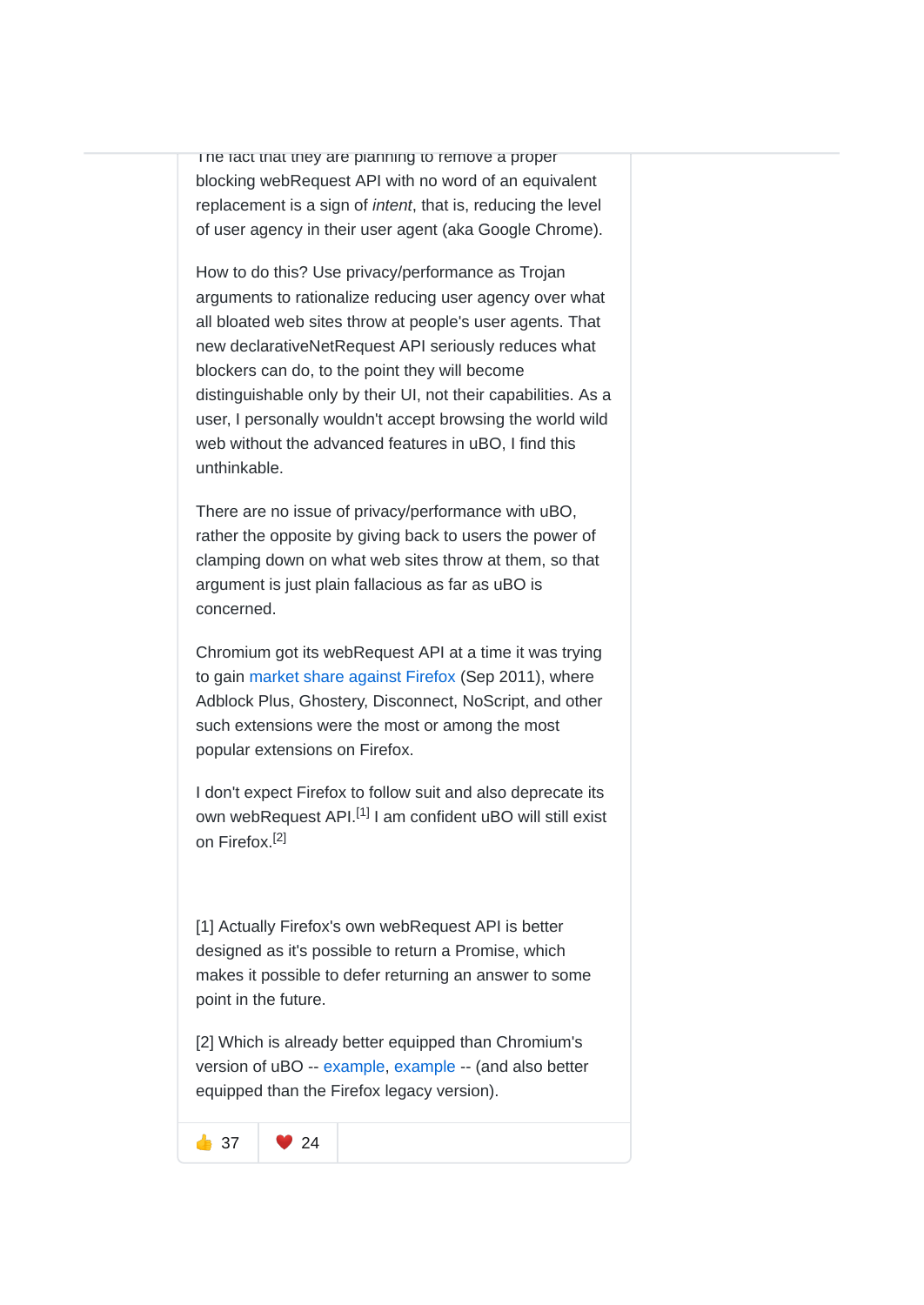### is a sign of intent

edited

Yes, but they're not doing this specifically targeting uBO, other blockers will be affected by this too, won't they ? So I still think it won't end up like this. Like you said, it will be the death of these two extensions, why would they bother doing that after all this time ? If they wanted to kill uBO, they could have done this years ago by deprecating APIs or limiting them.



**gorhill** commented on Jan 21, 2019 •  $\bullet$  Member edited  $\bullet$ 

I'm not saying they are targeting uBO specifically, more that they are targeting the *capabilities expressed* in uBO/uMatrix.

What is being said now is that the maximum capabilities content blockers will be allowed come down to a maximum of 30,000 ABP-compatible filters.

Even without dynamic filtering and per-site switches, etc., uBO already enforces over 90,000 filters (which themselves go beyond ABP filter syntax) with just the default filter lists, not counting the regional one which may be activated automatically at first install, and other commonly used ones such as Fanboy Social. When I select only EasyList, uBO reports 42,000 network filters, so even EasyList alone won't be enforceable with the declarativeNetRequest API.

Beside the low maximum of 30,000, ABP-compatible filters have no sense of specificity, hence why dynamic filtering can't be implemented with such approach (and if they did it would be a pain to have to recompile the whole filtering profile when merely adding/removing a rule/switch through a click). Also, this makes it impossible to implement important filter option, which purpose is to override exception filters.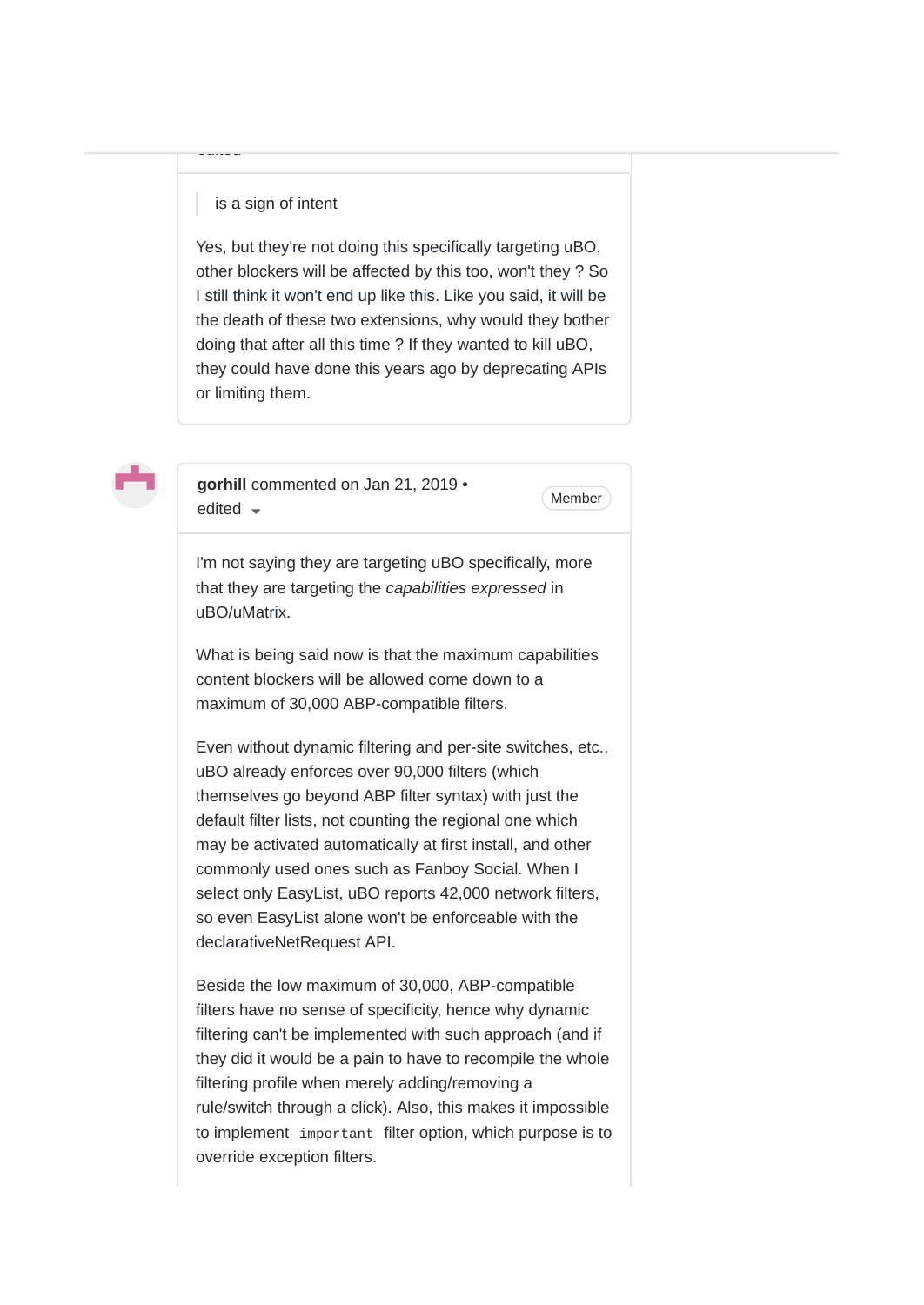regard to manifest v3.

48



*This comment was marked as off-topic.* Sign in to view



**uBlock-user** commented on Jan 21, 2019

**Member** 

At this juncture, assuming it will get implemented, can you do something about it like not updating to v3 ? or should Chromium users be ready to abandon ship for good ?



**gorhill** commented on Jan 21, 2019 •  $\bullet$  Member edited  $\bullet$ 

should Chromium users be ready to abandon ship for good ?

I won't tell people what to do. I am pointing out that removing the blocking ability of the webRequest API means the death of uBO, I won't work to make uBO less than what it is now. I quote the document (my emphasis):

# **WebRequest**

### **Summary**

In Manifest V3, we will strive to limit the blocking version of webRequest, **potentially removing blocking options from most events (making them observational only)**. Content blockers should instead use declarativeNetRequest (see below). It is unlikely this will account for 100% of use cases (e.g., onAuthRequired), so we will likely need to retain webRequest functionality in some form.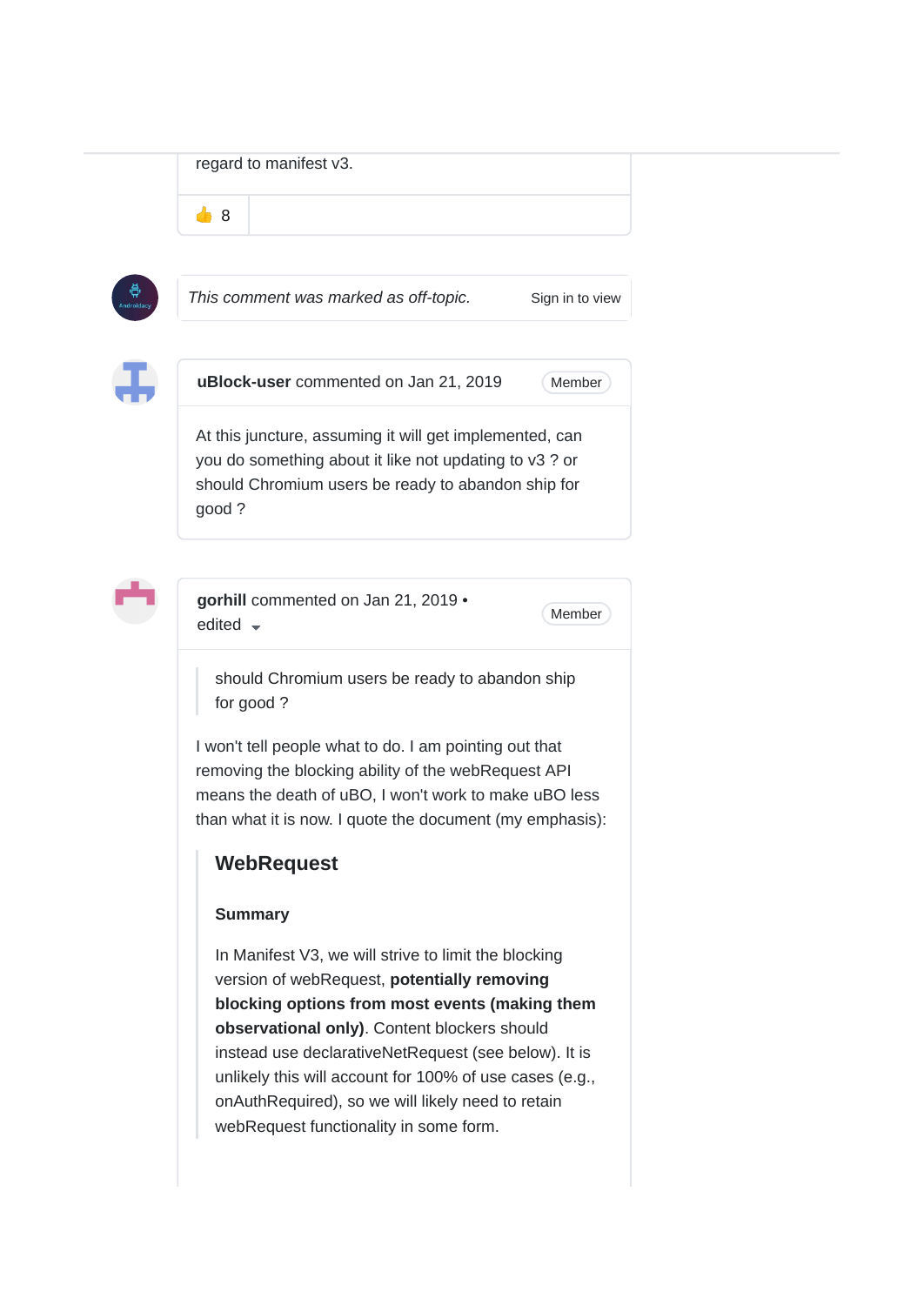webRequest.onHeadersReceived (to implement disabling or restricting JS execution, static filters' csp= options, large media filtering, and other filtering capabilities).<sup>[1]</sup> With this information on hands, everybody is free to decide for themselves. [1] There are four listeners in the webRequest API which can be used in blocking mode: onBeforeRequest<sup>(uBO,</sup> <sup>uMatrix)</sup>, onBeforeSendHeaders<sup>(uMatrix)</sup>, onAuthRequired, onHeadersReceived<sup>(uBO, uMatrix)</sup>. uBO uses two of them, uMatrix uses three of them.



*This comment was marked as off-topic.* Sign in to view

**J** ispenguin2017 mentioned this issue on Jan 22, 2019

## **Chrome Manifest V3 discussion megathread** NanoAdblocker/NanoCore#238

⊙ Open

**Kusresa** commented on Jan 22, 2019 • edited

I think the best thing people can really do for now is to get the word out to extension developers and browser developers (especially Google) that the proposed APIs and manifest should not be restricted to such an extent and that users should retain enough freedom and capabilities to easily control what to do with extensions and requests within their browser.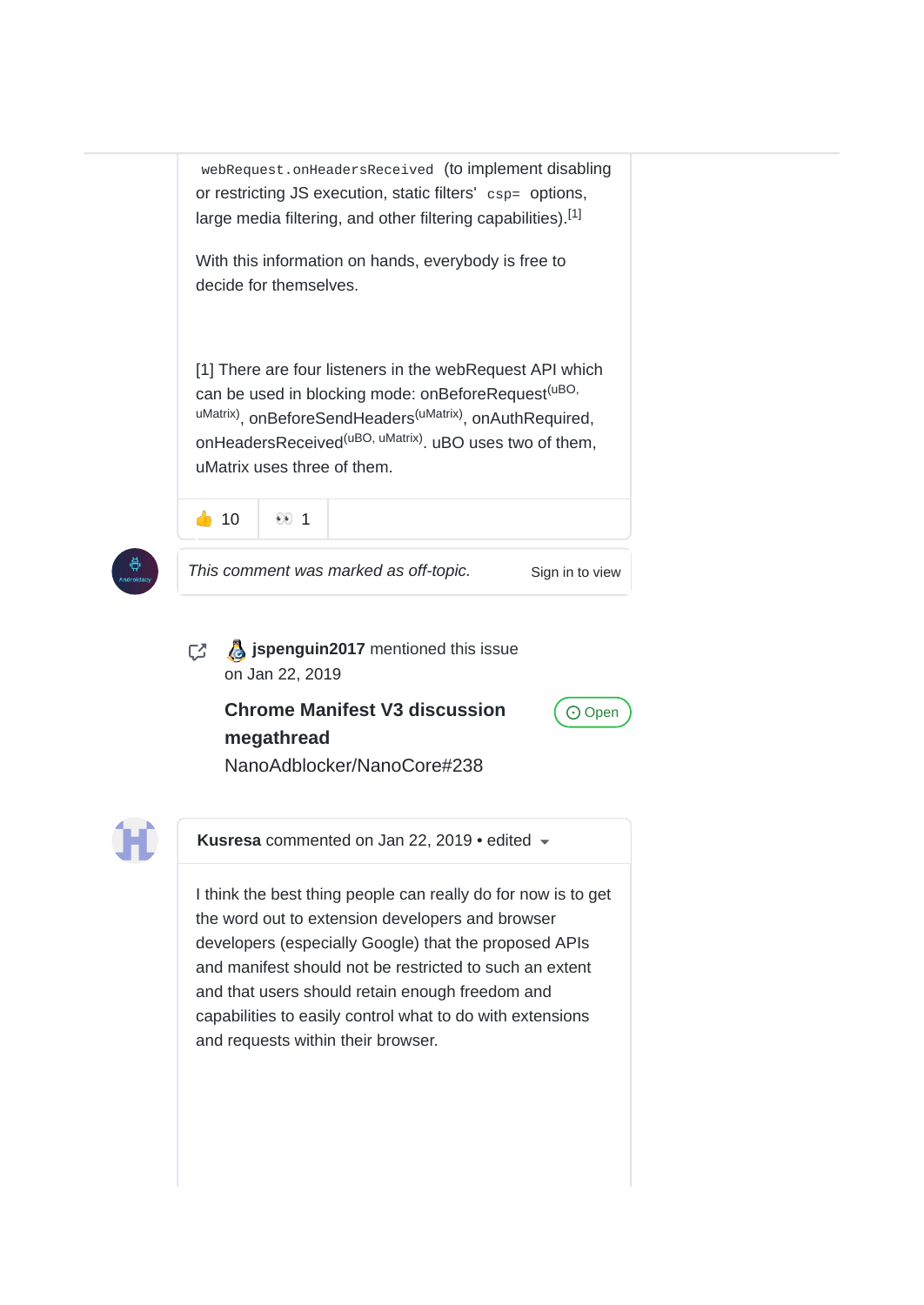notice a shifting of how and what ads/trackers/requests get blocked and it will be near impossible to rollback the changes as the browser market leader has a low incentive to do so.

I don't want to sound too dramatic but the implementation of the requests API in the manifest v3 proposal as it is right now could be the beginning of something that will have wider implications on the web and users' ability to decide how they can browse it. Due to Google's position of power on the web and influence on websites it will almost certainly affect more than just Chromium/Chrome users.

 $\bullet$  13



**palexande** commented on May 31, 2019

I find it a bit dubious that Microsoft Edge starts using Chromium code not too long ago, and now Google wants to prevent ad blocking. Looks like I may be switching back to Firefox, although I like Chromium (Iridium) better.





**hedenface** commented on May 31, 2019

Not gonna downvote **@nsuchy** ..but would like to address some things: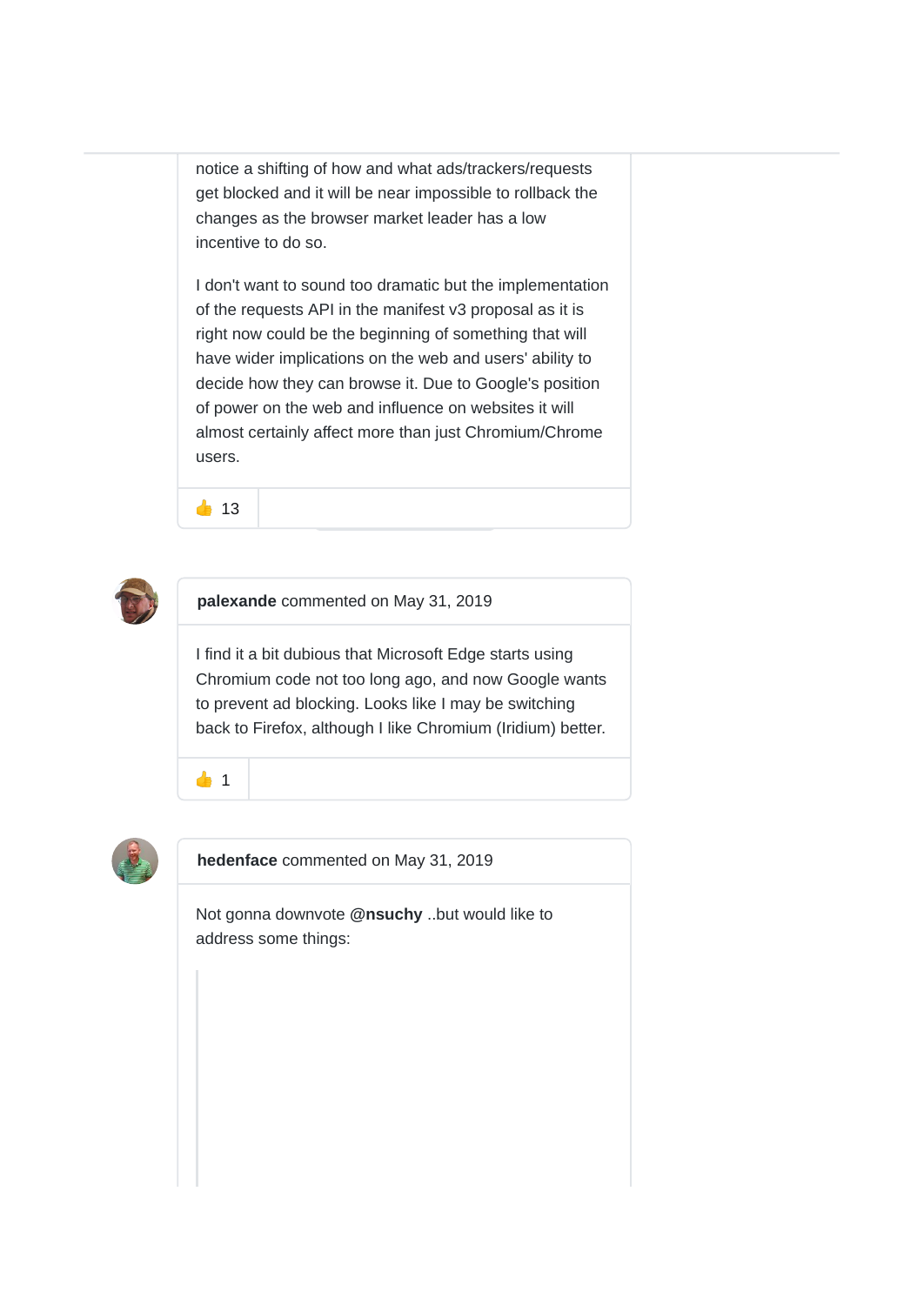Chromium is like an operating system, hence it requires dedicated man hours to keep-up. As for backporting changes, I'm developing a system to conduct smart diff analysis that can see which code interacts with the extension and networking area vs others. Changes which do not affect the relevant areas (blocking web request API initially) will be automatically merged without review after official Chromium publishes.

Do you expect to have the *very many* developers required for this work paid based on donations from a *POPULAR* projects fork?

After build passes the modified tests, it'll be published as stable otherwise if the diff analysis fails, manual look will be taken.

A diff analysis probably isn't a smart choice. What happens if you're only diffing on specific functions that rely on other functions? Or what happens when those functions change? Will you be maintaining this CI/CD pipeline that automatically determines which commits to merge and how they affect the specific area of interest?

Changes will be kept to a minimum until the project is big enough to ensure security/other features backport easily.

As obviated by the responses to your comments here, I don't think the community - and I don't mean the world (only the people who have seen this issue [maybe 5 people? {that's a joke}]) *{- heck for all any of us know*



**jitendravyas** commented on May 31, 2019

Will the ad blockers stop working on other chromium based browsers too? like Brave, Opera, Vivaldi etc. ?

 $41$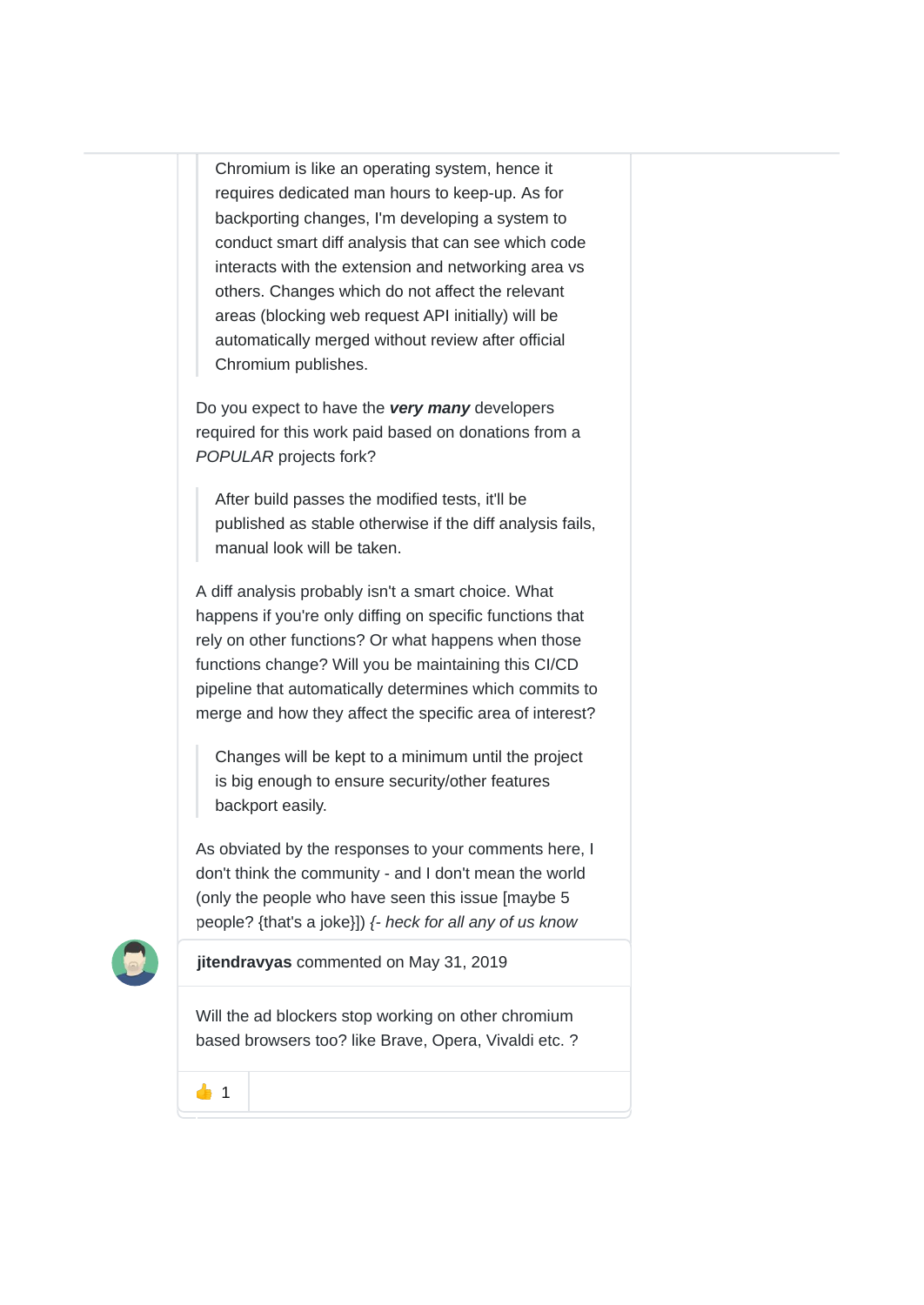Not gonna downvote **@nsuchy** ..but would like to address some things:

I plan to fund using Patreon and/or Github sponsorship (launched a few days ago). I did not want donations but after multiple looks at it, Chromium is like an operating system, hence it requires dedicated man hours to keep-up. As for backporting changes, I'm developing a system to conduct smart diff analysis that can see which code interacts with the extension and networking area vs others. Changes which do not affect the relevant areas (blocking web request API initially) will be automatically merged without review after official Chromium publishes.

Do you expect to have the *very many* developers required for this work paid based on donations from a *POPULAR* projects fork?

After build passes the modified tests, it'll be published as stable otherwise if the diff analysis fails, manual look will be taken.

A diff analysis probably isn't a smart choice. What happens if you're only diffing on specific functions that rely on other functions? Or what happens when those functions change? Will you be maintaining this CI/CD pipeline that automatically determines which commits to merge and how they affect the specific area of interest?

Changes will be kept to a minimum until the project is big enough to ensure security/other features backport easily.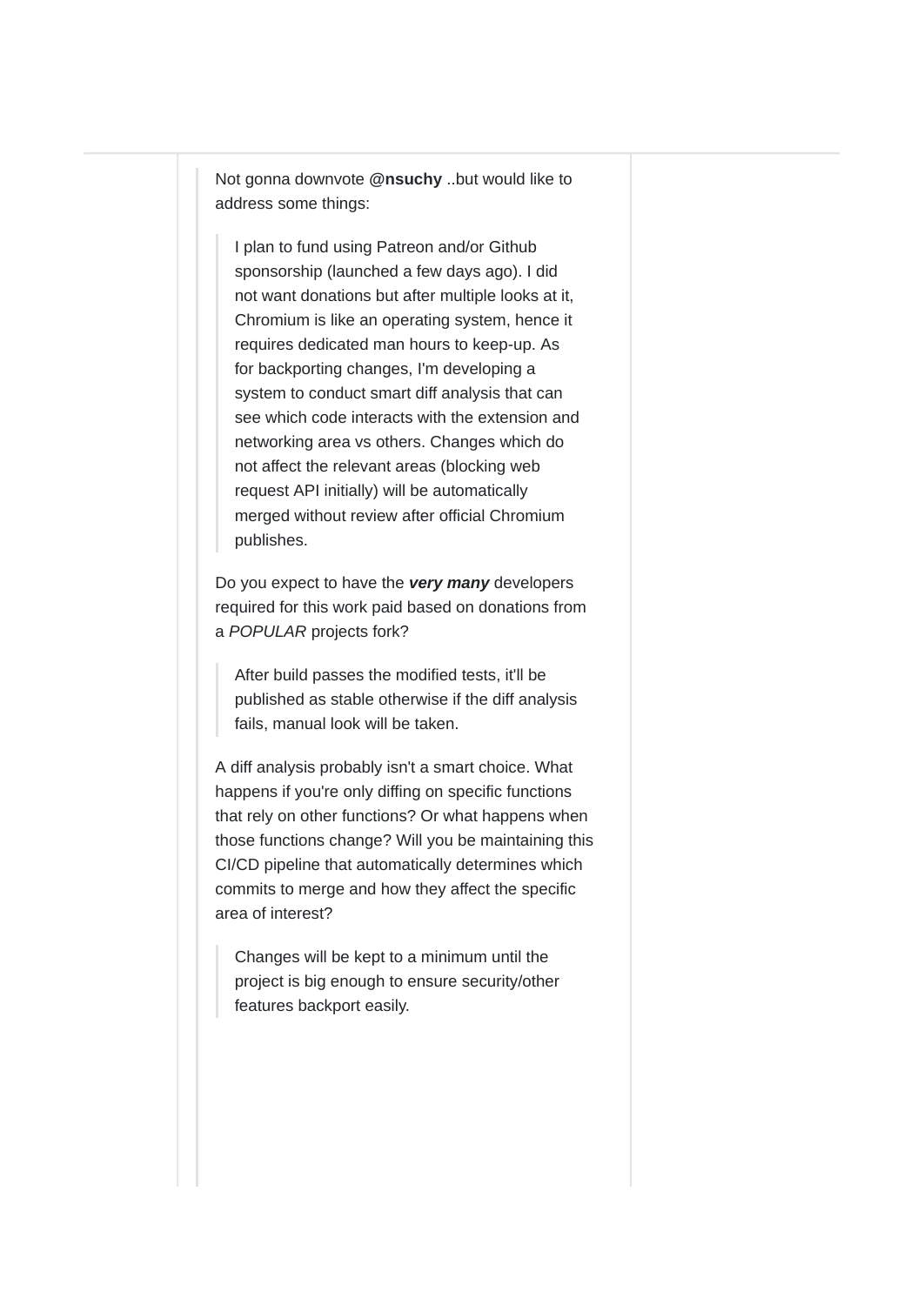[maybe 5 people? {that's a joke}]) *{- heck for all any of us know maybe this project takes off - if we could reliably predict that I don't think many of us would be in this field :) -}* but I suspect unless you have a more specific gameplan with very specific goals and objectives *and a roadmap* no one is going to look at this seriously.

That roadmap is going to need to be pretty stellar.



**hedenface** commented on May 31, 2019

@nsuchy OMG I'm sorry. I may have had a few drinks. Yes, directed specifically at **@w3engine**





*This comment was marked as off-topic.* Sign in to view



This comment was marked as off-topic. Sign in to view



**Morthawt** commented on May 31, 2019 • edited

I have to use Chrome at work, but at home I refuse to make google chrome my browser. I use Firefox with uBlock Origin, Privacy Badger.

**uBlockOrigin** locked and limited conversation to collaborators on May 31, 2019



**mapx-** commented on Jun 12, 2019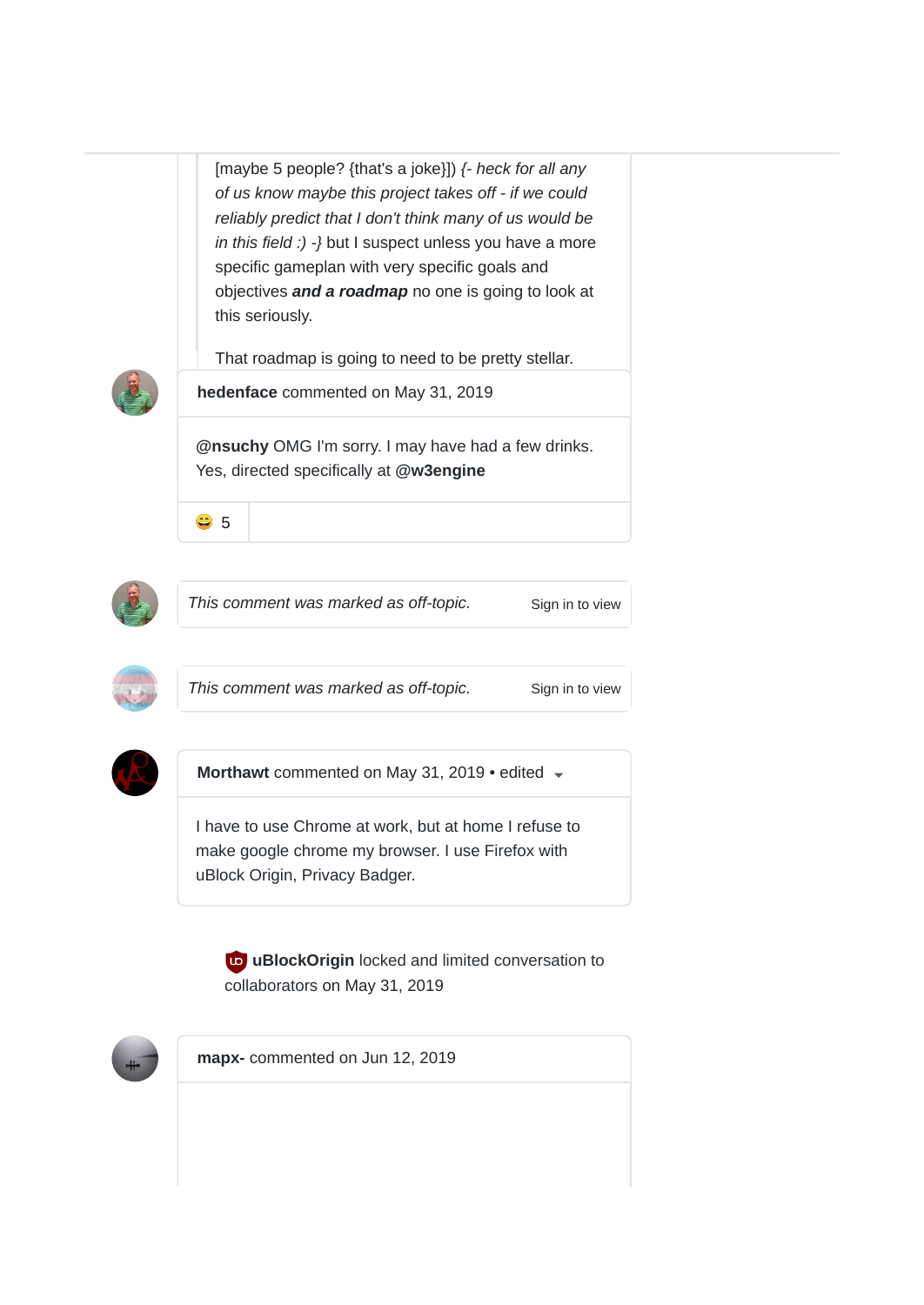

**uBlock-user** commented on Jun 12, 2019

Member

Additionally, we are currently planning to change the rule limit from maximum of 30k rules per extension to a global maximum of 150k rules.

The Declarative Net Request API now allows for the registration and removal of dynamic rules - specified at runtime rather than statically in the manifest. We've also added the capability to remove common tracking headers, such as Referer, Cookie, and Set-Cookie.

The blocking version of the Web Request API remains available for managed extensions because of the deep integrations that enterprises may have between their software suites and Chrome.



**gwarser** commented on Jun 14, 2019 •  $\bullet$  Member edited  $\bullet$ 

Good thread: https://groups.google.com/a/chromium.org /d/msg/chromium-extensions/qFNF3KqNd2E /8R9PWdCbBgAJ

 $\infty$ **gorhill** unpinned this issue on Jun 24, 2019



**gwarser** commented on Sep 3, 2019

**Member** 

Mozilla's Manifest v3 FAQ



**uBlock-user** commented on Sep 4, 2019 (Member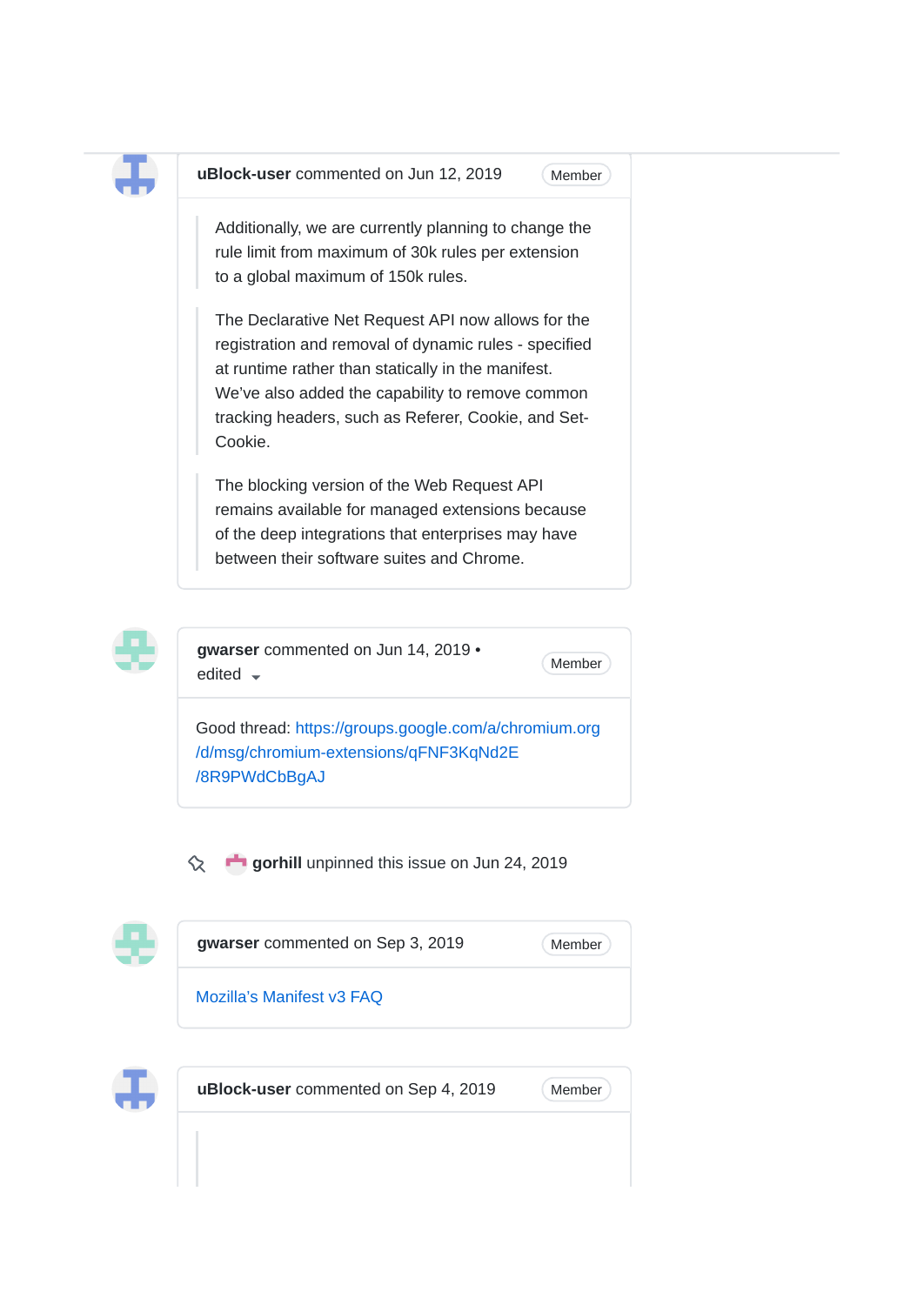how they use the APIs in question to help determine how to best support them.

So they're keeping the door open? That's concerning.



**gwarser** commented on Sep 23, 2019

Member<sup>)</sup>

[meta] Manifest v3 on bugzilla.



**gorhill** commented on Sep 23, 2019 •  $\bullet$  Member edited  $\bullet$ 

Being compatible with manifest v3 does not mean going Google Chrome's way. It makes sense to want to keep Firefox's extensions framework *compatible* with Google Chrome one, so that little to no work is required to make an extension work on both platforms.

For instance, deprecating cross-origin requests from content scripts make a lot of sense. The other item, allow extensions to specify CSP for content script also make sense if cross-origin requests from content scripts is deprecated -- this means extensions will have to explicitly ask permissions to make cross-site requests from their content scripts if they really need such a thing. uBO does not need this, the filter lists are pulled for import/update purpose from the background page.

The other item is replacing background page with service workers -- this could break uBO but I provided feedback about this -- and there is an opened issue for this: https://bugzilla.mozilla.org/show\_bug.cgi?id=1580254.



**okiehsch** commented on Nov 1, 2019 • edited  $\sim$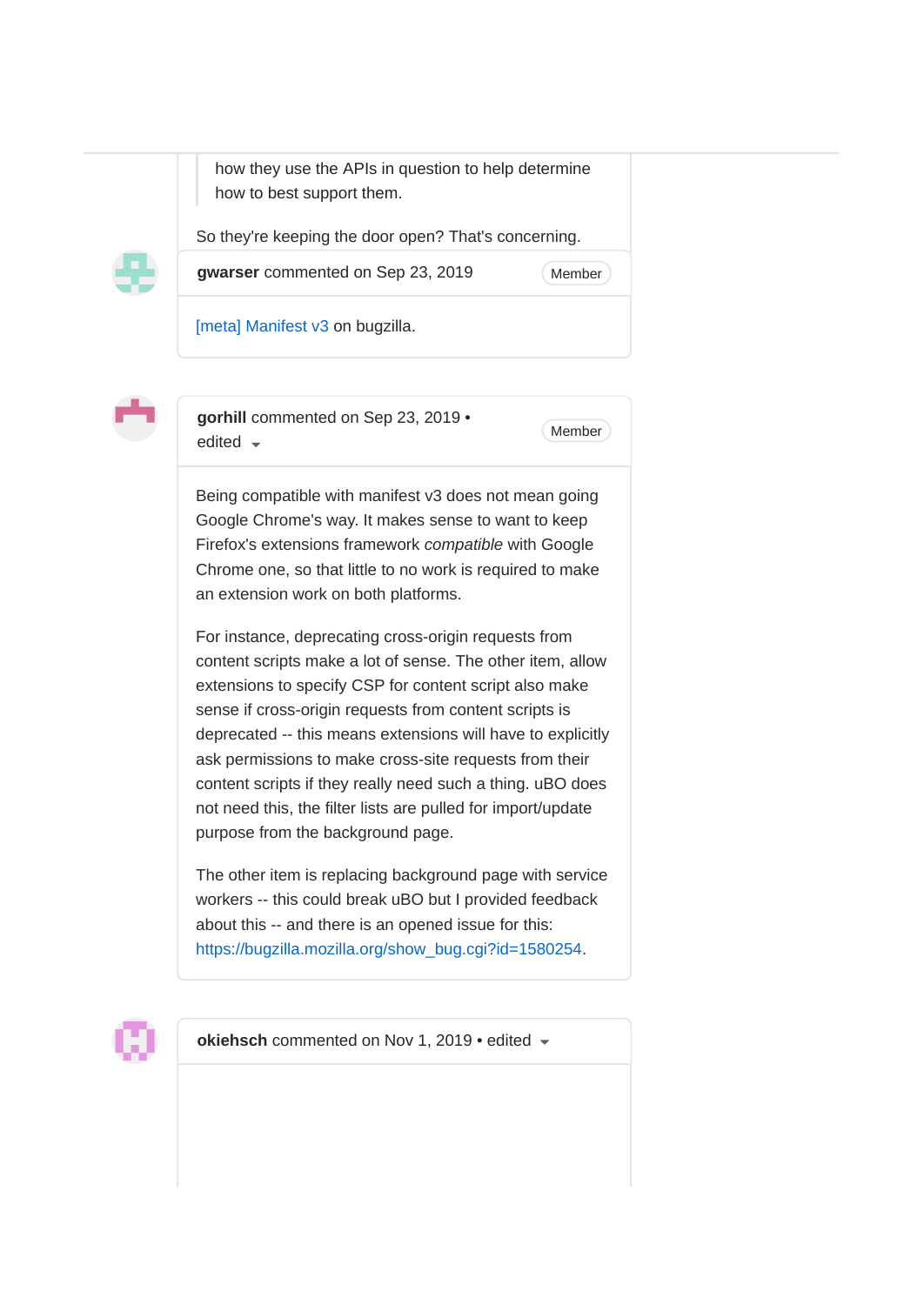|--|

```
Member
```
ChrEdge will switch to v3 https://blogs.windows.com /msedgedev/2020/10/14/extension-manifest-chromiumedge/

**14, 2020** 



25

**uBlock-user** commented on Oct 14, 2020

**Member** 

### MS's statement

After an extensive review of the concerns raised by content blockers and the community, we believe that a majority of those concerns have been resolved or will be resolved before Web Request API is deprecated. If you continue to face issues, we encourage you to share your feedback, where our team can engage to understand and address your feedback.



**gorhill** commented on Oct 14, 2020 •  $\bullet$  Member edited  $\bullet$ 

Prepare to update your extensions from Manifest v2 to v3 [...] we're disallowing extensions from using remotely hosted code. This change makes extensions more secure.

It's merely store policy, you do not need to wait for manifest v3 for this policy to be enforced. It's has been Firefox's AMO policy since WebExtensions came out 3 years ago -- this has nothing to do with manifest v3.



**gwarser** commented on Nov 11, 2020 •  $\bullet$  Member edited  $\bullet$ 

Adblocker Dev Summit 2020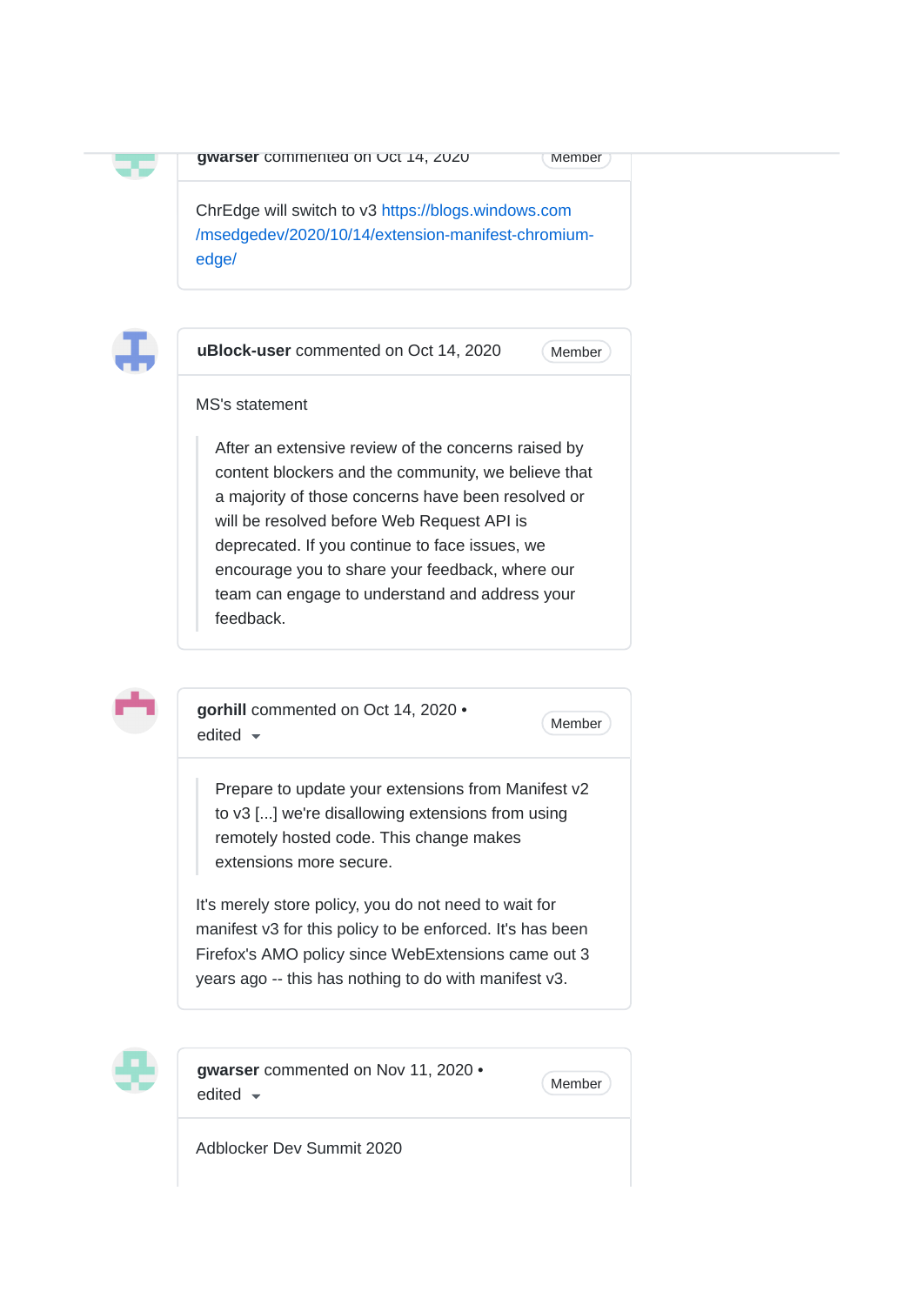- Status of Manifest v3 in Firefox: https://www.youtube.com/watch?v=tpDFS-GUytg
- Status update on Chrome side: https://www.youtube.com/watch?v=zxWG2yUcTFA



**gorhill** commented on Nov 12, 2020

Member<sup>)</sup>

I don't really see a divergence issue with keeping a blocking webRequest in Firefox since Google has said it would still be available to Google Chrome Enterprise, the only "divergence" would be who has access to it.



**mapx-** commented on Dec 10, 2020

Manifest V3 Dynamic Content Scripts

https://docs.google.com/document/d/1nRJ6iW-W1MVSpJnQzNrRQFLMsr0RycwsNym06TD5i18 /edit#heading=h.itw7kc7egimi



**gorhill** commented on Dec 10, 2020

Member<sup>)</sup>

I might give a go at trying to find out all the features which can be fitted into MV3, if only to make the un-portable features stand out more. But this is quite an amount of work and working on current uBO will always be a higher priority.



**uBlock-user** commented on Dec 10, 2020

Member<sup>)</sup>

Dynamic content scripts will solve this problem by allowing files scripts registered by the API to be synchronously injected into documents during the specified part of their lifecycle.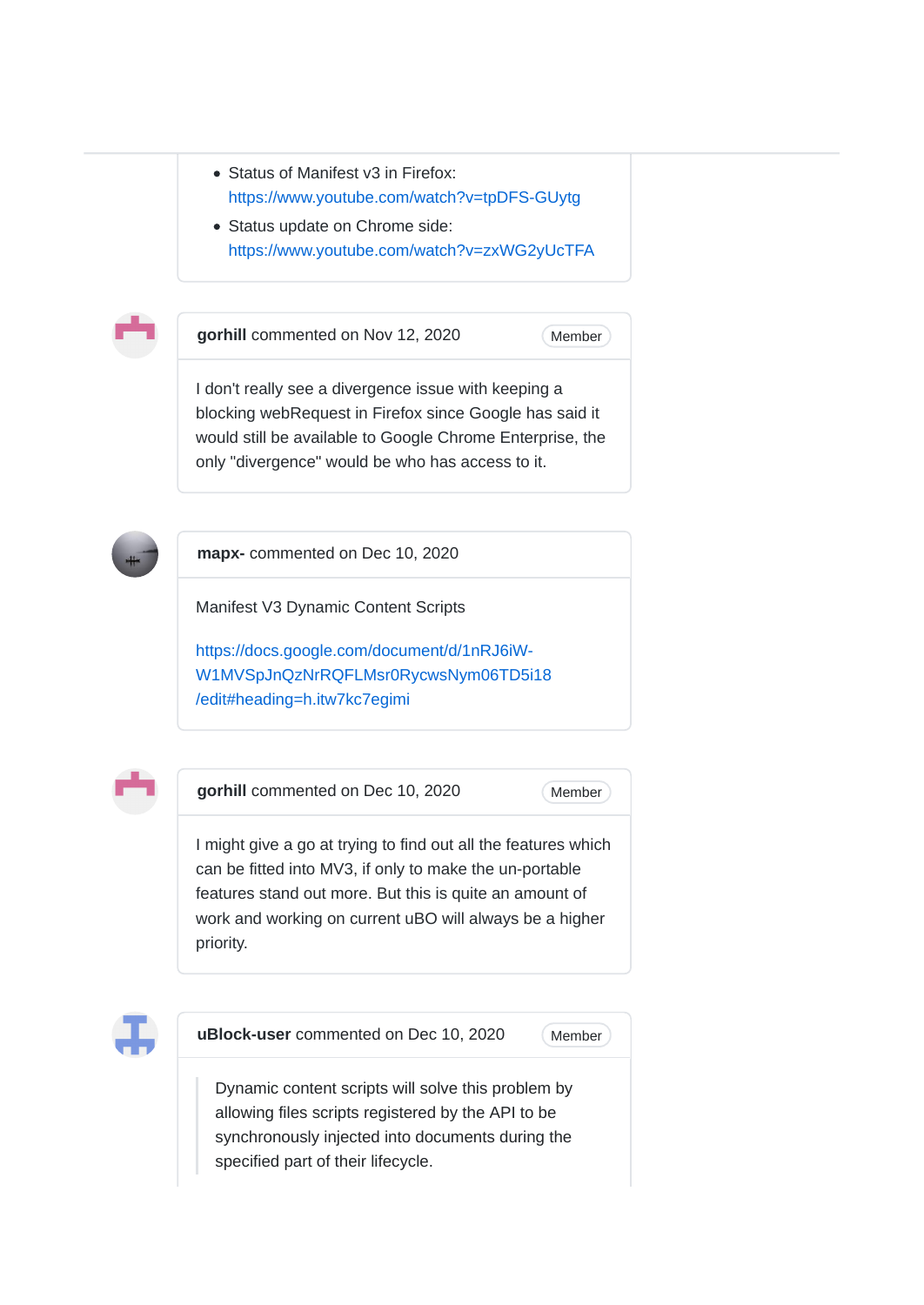

**gorhill** commented on Dec 10, 2020

Member

Could this cause performance issue/s ?

Why? This is how declarative content scripts are currently injected. Firefox already support dynamically registered content scripts, this is even used in uMatrix.



**uBlock-user** commented on Dec 10, 2020 • edited  $\bullet$  Member

Because browser vendors actively discourage running anything synchronously.



**mapx-** commented on Dec 11, 2020 • edited

https://bugs.chromium.org/p/chromium/issues /detail?id=1054624#c9

Some of the future features are exciting but there are some omissions:

# **No include\_globs and exclude\_globs.**

These are parts of the existing extension API, and in some cases only globs can provide a solution. If you still want to remove them then please use histograms/metrics to confirm the usage is below the removal threshold.

# **Missing RequestContentScript's**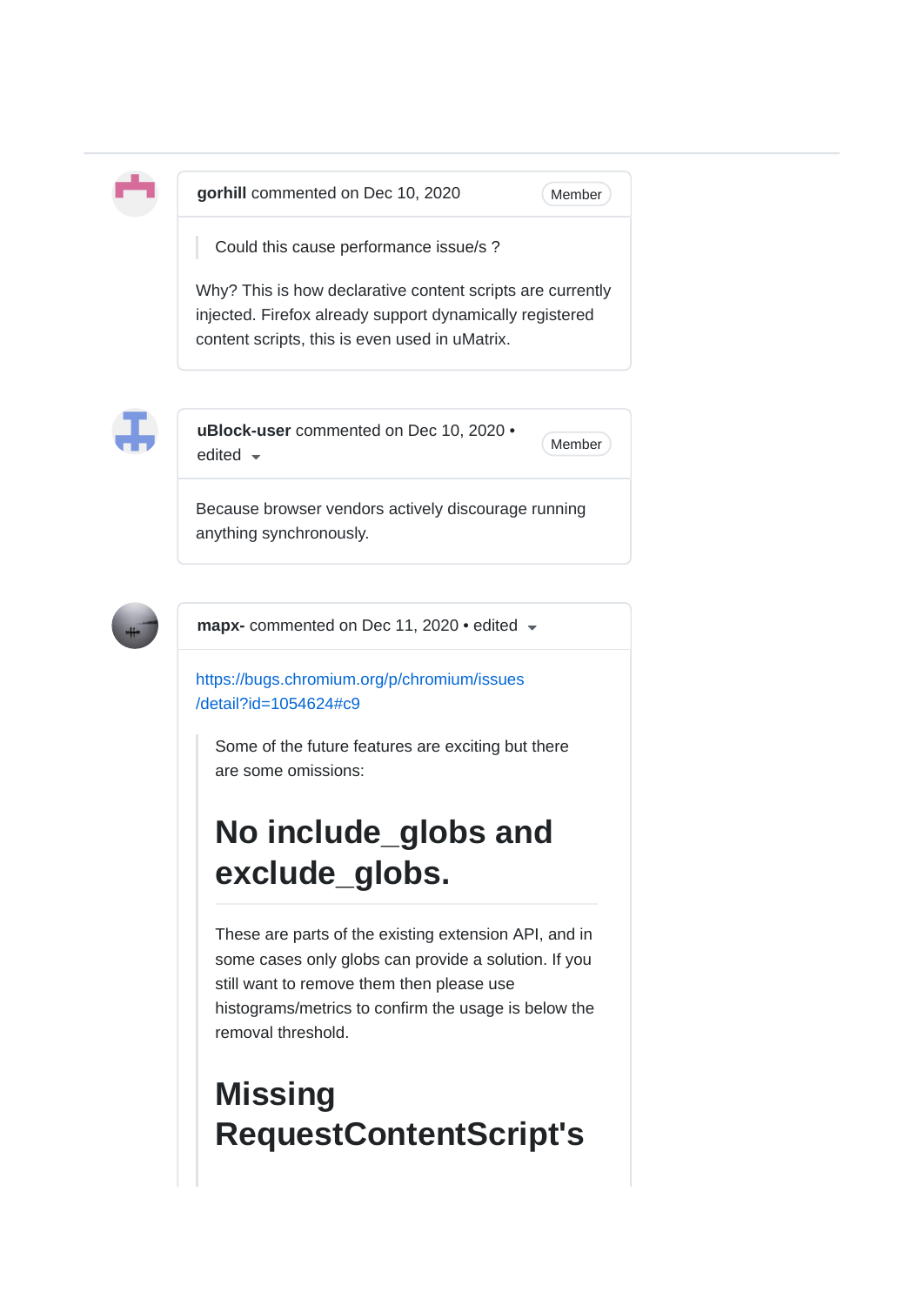a) The ability to specify priority to reorder the scripts without re-registering the entire list. RequestContentScript used the system of filtered events so that was an inherent feature.

b) The much more flexible URL matching, particularly the simplified RE2 regular expression syntax. The absence of both RE2 syntax and globs in the new API, while simplifying the implementation of the API for Chromium developers, will force some of the extension authors to make their scripts run on more pages than necessary and use JS checks for location.href inside. This is somewhat wasteful.

c) RCS runs content scripts **before** document\_start when DOM doesn't even contain documentElement. For user experience, this is often much better than document start because the page is still being downloaded in background by Chrome, no DOM work is being done. Whereas when content scripts run at document start they compete with the page scripts for DOM rendering time, which delays the early stages of page load. It's not that rare for several extensions to delay the initial render by 100ms or even more. If they could run before document\_start (say, at document\_create) they could initialize their state while the page is still being downloaded.

These features aren't crucial, admittedly, but they worked for almost the entire lifetime of Chrome and solved real problems. RequestContentScript, for example, would be a real hit and is under-used only because it's marked as experimental in documentation due to a couple of edge case problems.



**mapx-** commented on Jan 13 • edited